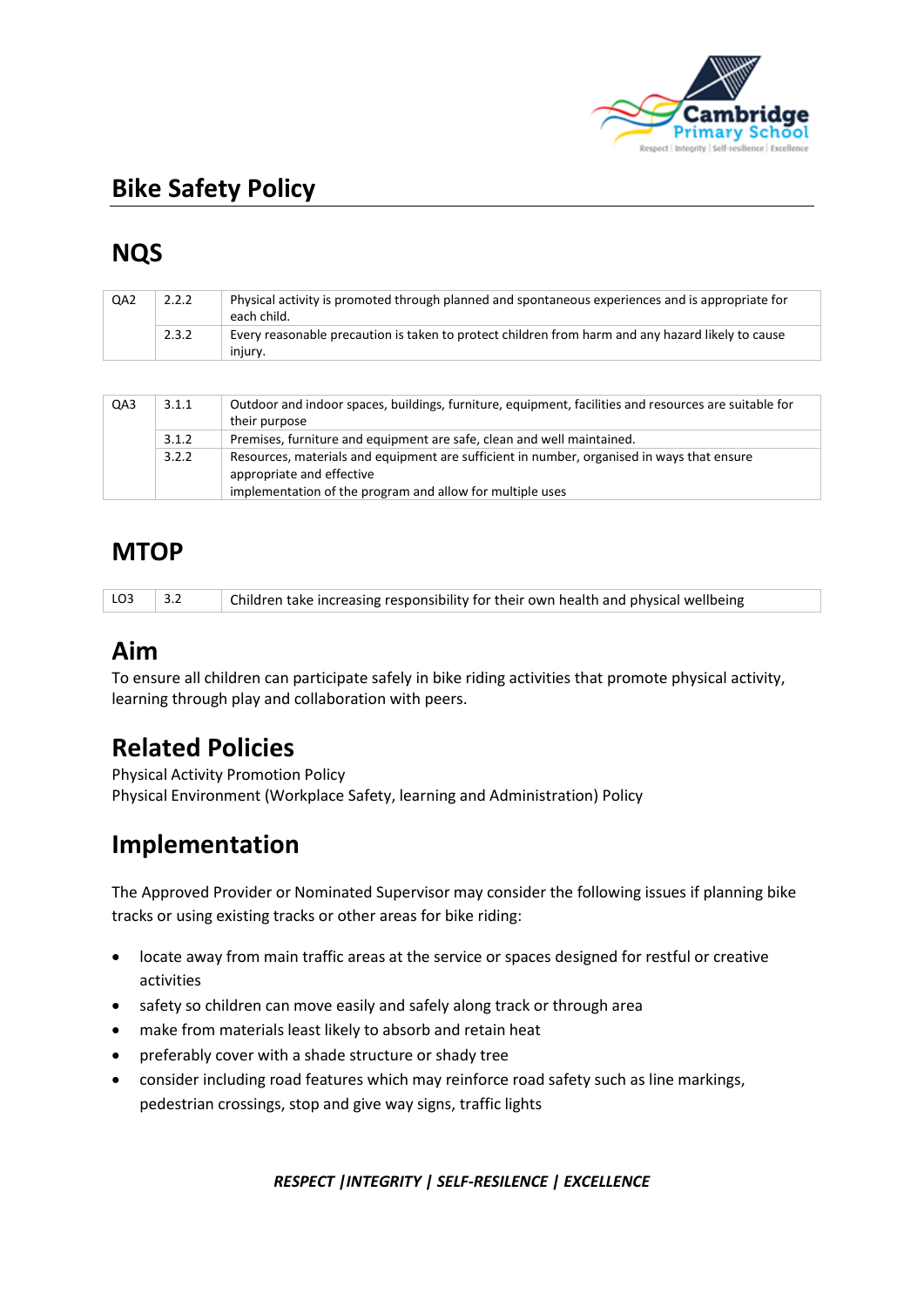

#### **Bikes**

The Nominated Supervisor will ensure:

- all bikes are brought from home and are suitable for the ages of children at the service
- have been regularly inspected and maintained at home

#### **Safety Assessment and Education**

Before children can ride bikes at the service:

- the Nominated Supervisor will conduct a risk assessment to plan how bikes can be used safely in different locations at the service and take action to eliminate or minimise risk to children from bike riding
- the Nominated Supervisor will induct educators and staff in the safe use of bikes
- educators will:
	- o teach children how to ride the bikes
	- o teach children the bike safety rules
	- $\circ$  discuss bike safety behaviours and their expectations for consistent safe riding at the service
	- o provide children with a bike licence containing their name and photo. Their licence may be revoked if they engage in unsafe behaviour or do not follow the service's bike safety rules.

When children are riding bikes educators will ensure all children follow the bike safety rules consistently.

#### **Bike safety rules**

- all bikes are ridden in one direction only
- all children wear properly fitting helmets that comply with AS/NSZ 2063
	- o helmet can't be moved around on the head
	- o chinstrap fastened firmly and not twisted
	- $\circ$  straps join in a 'V' just below the ears
	- o helmets replaced after an impact or accident, or if materials split or deteriorate
	- o sunhats worn under helmets in accordance with sun safe policy
- no child can ride a bike if an educator is not supervising them
- no child can collide with a stationary bike or one being ridden by a child
- children can only overtake other children if it is safe
- children who have finished riding must park their bike in the parking bay

### **Sources**

#### **National Quality Standard**

#### *RESPECT |INTEGRITY | SELF-RESILENCE | EXCELLENCE*